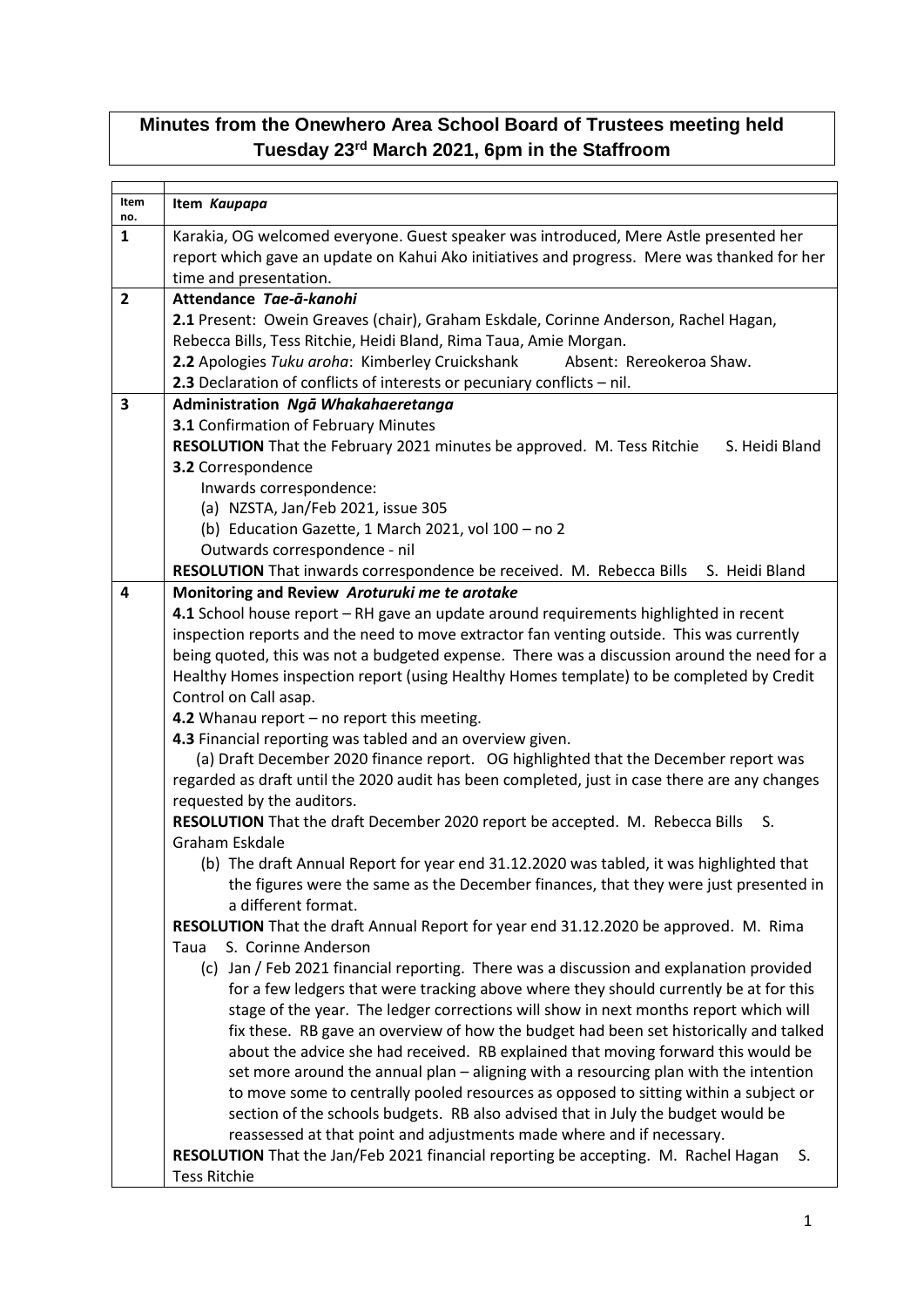**4.4** Policies for Assurance by Principal:

- (a) Police vetting for non-teachers policy was assured by RB.
- (b) Risk management policy, RB assured this policy however advised that a change needed to be made in terms of the method for identifying hazards.
- (c) Equal Employment Opportunities (EEO) policy was assured by RB.

**4.5** Health & Safety Reporting.

 (a) Safe 365 Assessment – HB highlighted points throughout the tabled report. There was a discussion around the status of the remedial work required in order to be able to do work on rooves again.

HB talked of an example around a fire exit door, it was agreed that a H&S audit needed to be conducted. HB highlighted the 'Culture & Behaviours' section under Improving your Capability and it was suggested that when the new principal is appointed that this be a project that is started with HB and new principal to focus on this.

 (b) Sick Bay & Injury Report – the reduction in students requiring Panadol was noted and will continue to be monitored.

**RESOLUTION** That the Health & Safety reporting be received. M. Graham Eskdale S. Tess Ritchie

- **4.6** Overnight & potentially hazardous activities / trip proposals for this meeting were discussed, with HB advising she had reviewed all documentation and was happy to endorse:
	- (a) Year 5/6 camp at Ngaruawahia, 14/04/21 to 16/04/21 submitted by Maxine Pattinson.
	- (b) Student Leadership camp at Great Barrier Island, 26/04/2021 to 30/04/2021 submitted by Jess Cochrane.
	- (c) CNI Coaching Clinic at TeAwamutu/Cambridge, 12/04/21 to 14/04/2021 submitted by Anke van Dijk.

**RESOLUTION** That the above overnight trips be approved. M. Heidi Bland S. Rebecca Bills

- **4.7** Action list from February meeting. It was agreed that a few points be covered due to timing and a process put in place moving forward where the status of action points are sent to SI in advance to include in the pre-read documentation.
	- (a) RB advised that there had been a discussion around koha at the finance committee meeting and a ledger code had been set up around this.
	- (b) RB gave an update on where she was at with the bullying program development.
	- (c) RB tabled the new updated NCEA results after NZQA had corrected the ratio issue. RB talked of being so proud of these students and the challenges they had faced – this was highlighted at the assembly held where students were presented with their certificates.
	- (d) RB gave an update on the work being carried out in the school around learning through play and student agency (with the assistance of Bek Galloway). RB advised that the school had received more funding and moving forward the focus was around year 1/2s and years 7/8s plus years 9/10s beginning their student agency journey. RB talked through how this was being monitored. RH spoke of the MOE resources on emotional learning and that the webinars may be helpful for learning through play teachers.

## **4.8** General:

(a) The March 2021 roll return submitted to MOE was tabled. RB gave an overview, the roll at the time of it being submitted was 516, however the roll had gone back up to 520 two days later due to new enrolments. RB advised that when investigating the roll return and different sections it had highlighted the student numbers enrolled in Te Reo from year 10 on was very low, only 3 students across years 10 to 13 this semester – the drop had been significant over past 3 years and had a funding impact on the